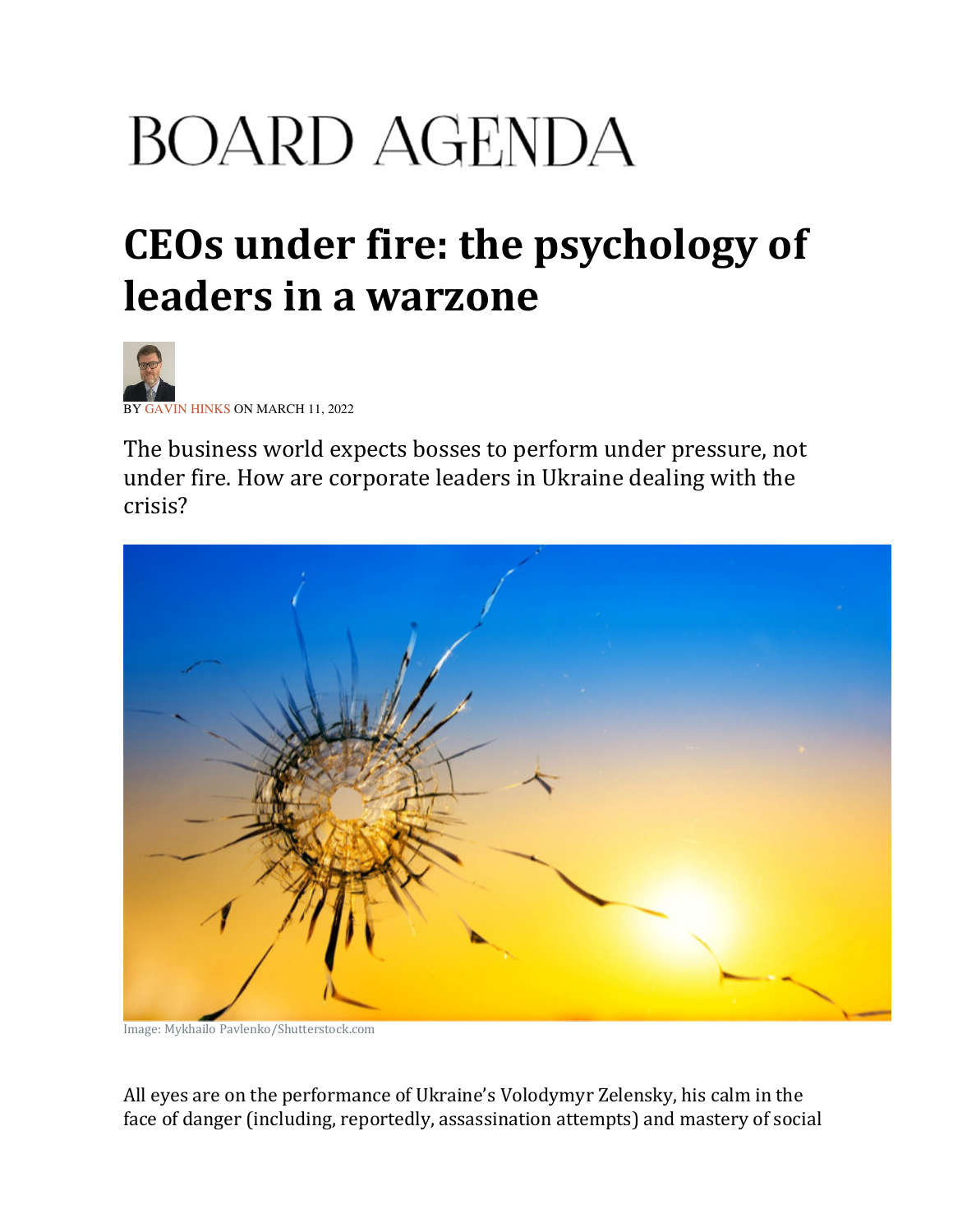media. But corporate leaders, those running some of Ukraine's largest companies, have also had to call on reserves of courage and resilience to lead their organisations through the crisis.

Maxim Timchenko, chief executive of DTEK, one of Ukraine's largest energy companies, was composed and in control when he told Board Agenda in a press briefing: "In my opinion what is important is that you have people who can lead their departments in peacetime and in war." That comment drew on the company's experience of Russia's annexation of Crimea and the separatist wars that followed in the east of Ukraine.

But we have other examples of the way corporate leaders manage. John Rich, the Australian executive chair of MHP, an agricultural company and one of Ukraine's top ten largest businesses, says it is about reaching "acceptance", the final state in the five stages of grief. "Getting to acceptance psychologically is the most important thing so that you can make rational business decisions," he says.

These are startling insights. The business world asks its leaders to be competent under pressure. But under fire? That seems another skillset altogether.

The war has taken a brutal toll on the people, businesses and economy of Ukraine. Experts now estimate Russia has committed its full force of 190,000 troops to the invasion and to occupy territory in the east, south and north of Ukraine. Towns and cities have suffered indiscriminate shelling, with around 1,500 civilian casualties. Kyiv, the capital, is now threatened.

The economic damage is vast. Oleg Ustenko, an economic adviser to President Zelensky, told an event hosted this week by Bruegel, a Brussels-based think tank, that in two weeks of war Ukraine has lost an estimated \$100bn in assets, with 50% of the country's businesses unable to trade. That said, government reserves stand at \$27.5bn, down from \$30bn two weeks ago, and it continues to service its debt while making all social security payments.

## 'Make your own interests secondary'

In war time some companies find themselves elevated to even greater importance. Leaders at businesses still in operation, some of them of global importance, have not only managed their organisations but done so while evacuating their own families and the family members of employees.

Many face the chilling decision of returning to offices in front-line areas to avoid demoralising staff still operating essential services and doing so while isolated from the emotional support of loved ones.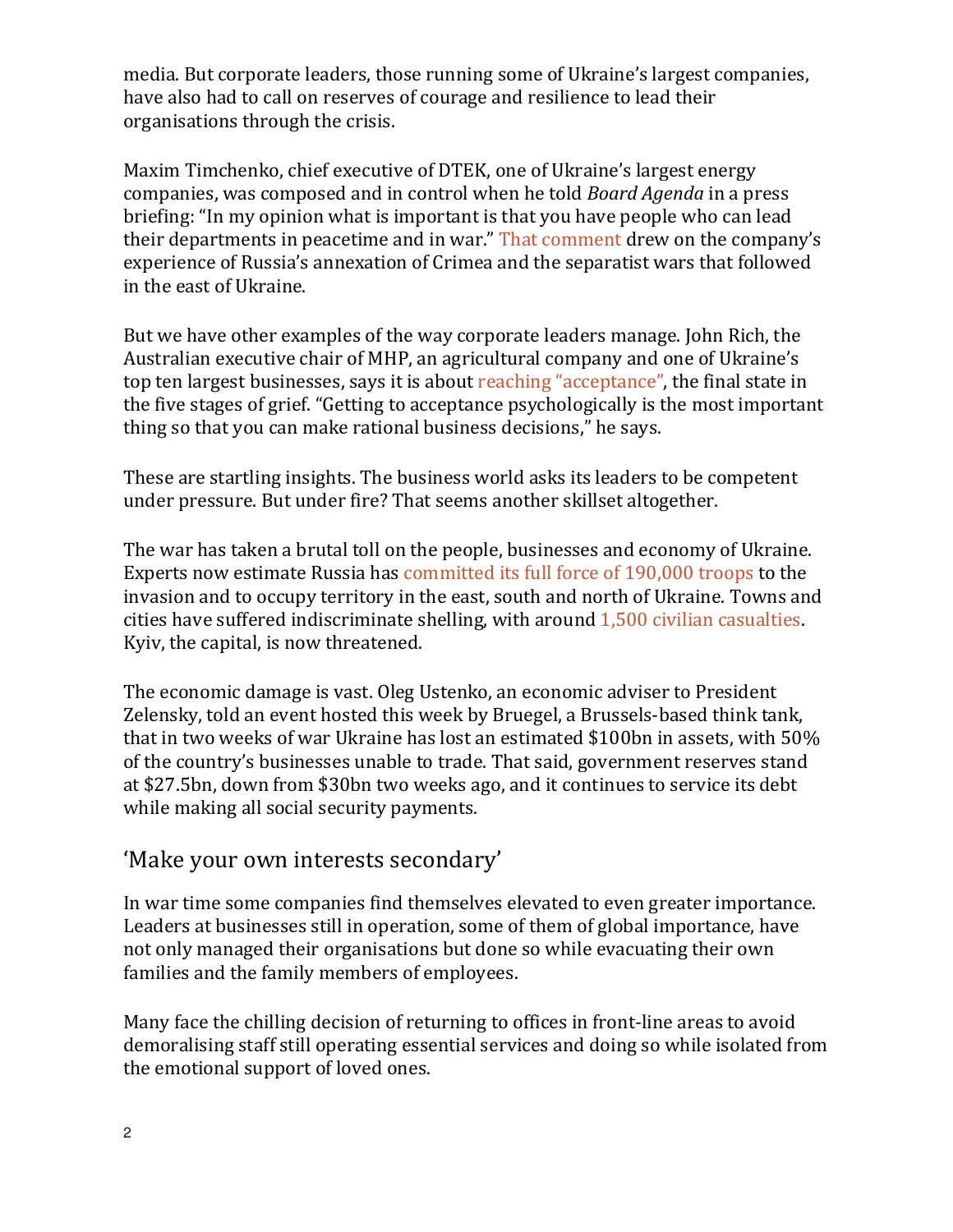For Olena Sergeeva, an associate partner and executive coach with search firm Amrop, and until recently a resident of Kyiv, the usual "leadership" reference points fail to capture the magnitude of horror and difficulty faced by Ukrainian corporate leaders. They must struggle to offer reassurance and hope, make fast decisions and prioritise at a time when there is a "lack of clarity" and newsfeeds are filled with horror. If anything, they likely draw inspiration from the country's political leadership.

"I think an ability to make your own interests secondary to the interests of your team, your organisation and Ukraine is probably number one," she says.

"Zelensky could go someplace safer, but he's staying and I think that's huge. That's probably the biggest quality that helps… others believe that victory is possible or, at least, a defence is sustainable."

Under these circumstance corporate leaders have to be tough, and they remain essential. Randall Peterson, a professor at London Business School and academic director of its Leadership Institute, says: "What we know from research is that leadership matters more in crisis than in your everyday things-are-going-fine kind of world. This really is the time that the issue is tested. The fact that you're able to see some people who are able to remain calm is fantastic," he says.

"It doesn't always happen. Even in the pandemic there were plenty of leaders who didn't know what to do, they melted down, got lost in their bunker planning and forgot to communicate."

## Reaction of leaders in a crisis

Chris Rowley, a professor and leadership expert at Bayes Business School, says the reaction of leaders to crisis is the product of three factors: context, or the norms within a country; culture, a company's unique practices; and competency, a leader's personal style.

But these are underscored, he says, by a leader's level of comfort with uncertainty, their capacity to "engage" the "hearts and minds" of staff, and their ability to be authentic— "being themselves even as they alter behaviours to respond to shocks".

Relating to staff and team members is critical for Peterson too, but he says it is a particular kind of sensitivity that pays off best, what he terms "cognitive empathy". This allows leaders to understand the experience of others but perhaps not "feel" what they're going through, an alternative state known as "active empathy".

"The cognitive stuff is really helpful in a situation like this," says Peterson, "because it allows you to say, 'I get what's going on,' but also not be over emotional. Whereas